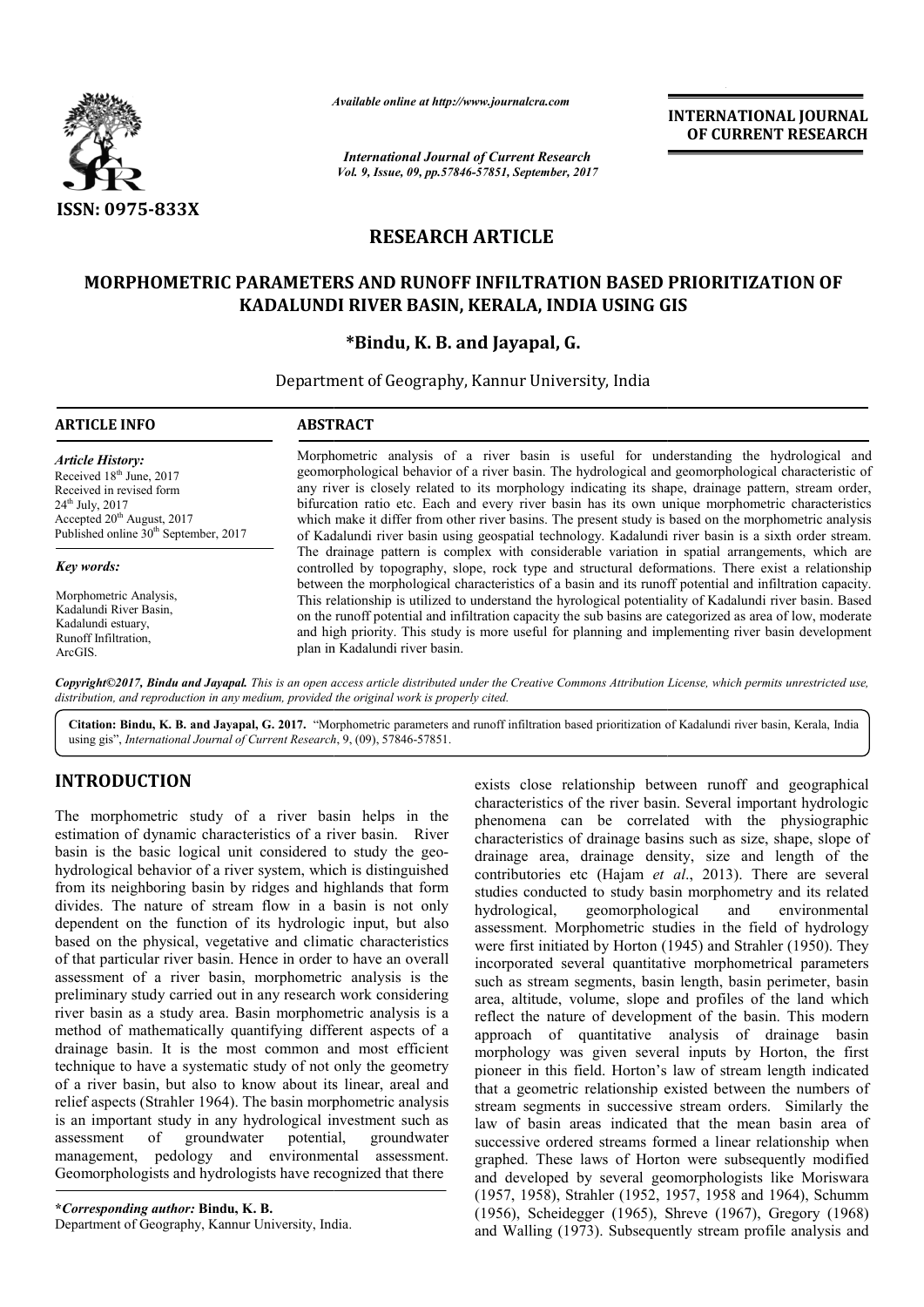stream gradient index by Hack (1973) added another dimension in morphometric analysis. Books by Keller and Pinter (1966) further propogated the idea of morphometric analysis. With the application of Remote Sensing and GIS, the morphometric analysis of river basin in remote areas could be easily carried out. Hence the fastly emerging Spatial Information Technology – Remote Sensing, GIS and GPS - are effective tools to overcome most of the problems of land and water resource planning and management on the account of usage of conventional methods of data process.

#### **Study area**

The Kadalundi river is formed by the confluence of its two main tributeries, the Olipuzha and the Veliyar. The Olipuzha takes its origin from the Cherakkombhanmala and the Veliyar tributary from the forests of Eratakombanmala. The total length of the river is 130 Km, with a drainage area of 1099 sq. km. The river flow towards Chaliyar and joins into the Arabian Sea at about 5 Km south of Chaliyar river. The Pooraparamba river, a small stream, is also included in this basin, as its length is only 8 km with a drainage area of 23 sq.km. The estuary is situated in Kadalundi and Vallikunnu panchayats. The total drainage area of the basin is 1122 sq. km. Fig. 1 shows the location map of Kadalundi River Basin.

derive the outline boundary of Kadalundi river basin, drainage, contours etc. In this study, the quantitative analysis of morphometric characteristics, namely basin area, basin perimeter, basin length, number of stream orders, stream frequency, stream length, mean stream length, stream length ratio, bifurcation ratio, length of the overland flow, drainage density, drainage texture, form factor, circularity ratio, elongation ratio, relief ratio, basin relief, relative relief and ruggedness number are carried out on the Kadalundi river basin. The following Table 1 shows the morpometric parameters used for the study of morphometric characteristics of Kadalundi river basin. Based on the values derived for parameters the level of runoff potentiality and infilteration capacity is assessed and based on which each sub basin is ranked based on low, moderate and high priority.

### **RESULTS AND DISCUSSION**

Fig 2 shows the map of stream ordering done for Kadalundi river with the help of ArcGIS 10.1 software. Based on the contour placement and the stream flow, the sub basins within the Kadalundi river basin are delineated. Since the number of sub basins are large at  $1<sup>st</sup>$  and  $2<sup>nd</sup>$  order stream level, only basins with higher than 3<sup>rd</sup> order category are considered for



**Fig. 1. Study area**

## **MATERIALS AND METHODS**

In the present research work both primary and secondary data are used. The Survey of India (SOI) topographic sheets of (49 M 14, 49 M 15, 49 M 16, 58 A 2, 58 A 3, 58 A 4, 58 A 6, 58 A 7, 58 A 8, 58 A 10, 5858 A 11) of scale 1: 50,000 are used to

the present analysis. It should be noted that a discussion on higher order sub basins includes all lower order sub basins coming under it. For example there are three  $5<sup>th</sup>$  order sub basins namely Olipuzha, Veliyar and Ammanikad todu sub basins. In Olipuzha sub basin itself there are  $143 \text{ } 1^{\text{st}}$  order streams, 36  $2<sup>nd</sup>$  order streams, 11  $3<sup>rd</sup>$  order streams and 43  $4<sup>th</sup>$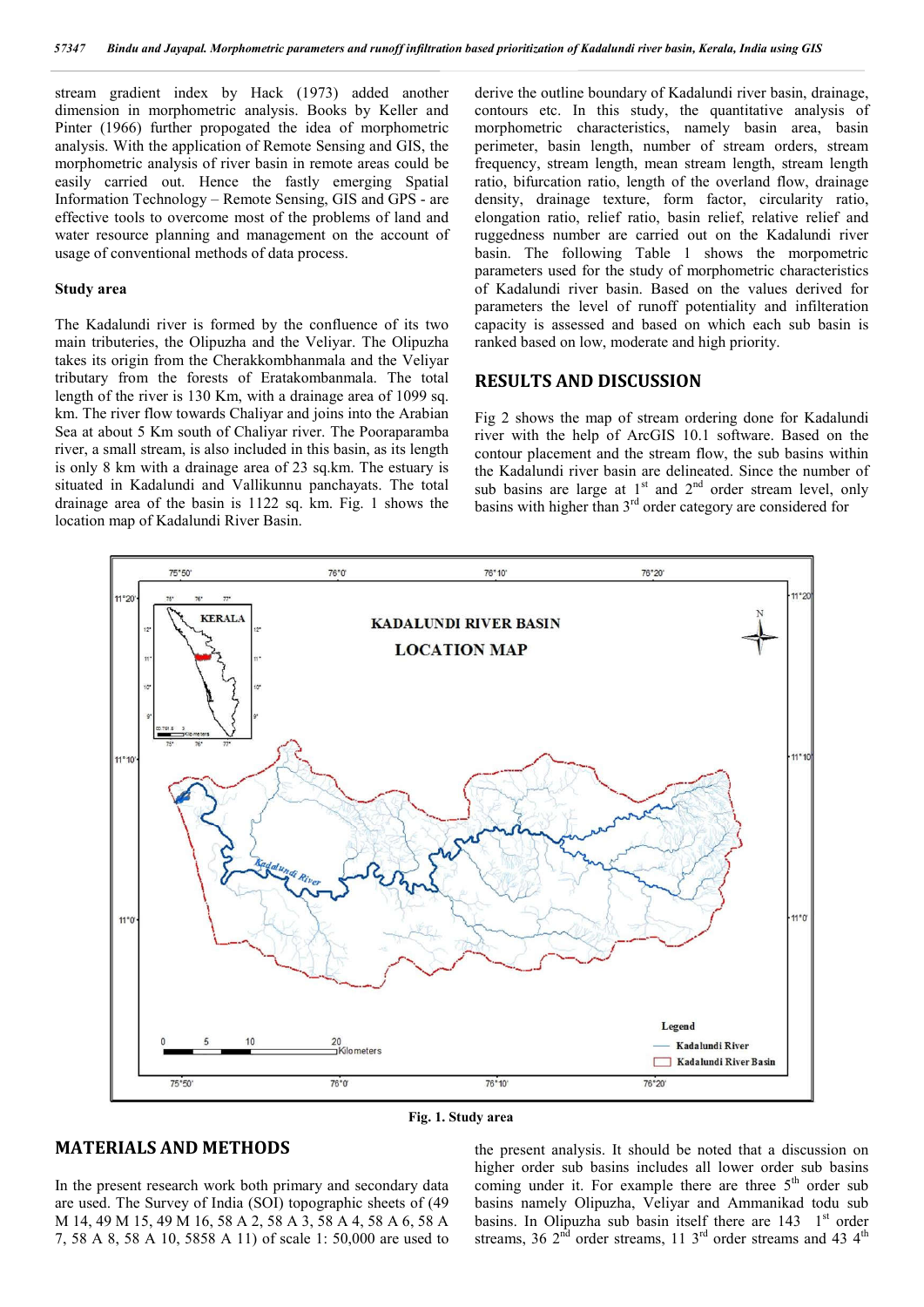order streams. However for analytical purpose all these are included as a single unit and only overall parameter value is considered and explained. The same is applicable for the eight  $4<sup>th</sup>$  order sub basins as well as eleven  $3<sup>rd</sup>$  order sub basins. Fig. 3 shows the  $3<sup>rd</sup>$  order,  $4<sup>th</sup>$  order and  $5<sup>th</sup>$  order individual sub basins in Kadalundi river basin which are considered for analysis in the present study. The Kadalundi river basin is a  $6<sup>th</sup>$ order river basin, with dendritic stream pattern.

### **Runoff potential and infilteration capacity based ranking of 22 sub basins**

A detailed study of morphometry can be applied in analyzing number of hydrogeomorphic processes. Here the previous morphometeric parameters are used to identify the runoff potential and infiltration capacity of different  $5<sup>th</sup>$  order,  $4<sup>th</sup>$ and  $3<sup>rd</sup>$  order sub basins in Kadalundi river basin. There exist



#### **Fig. 2. Stream ordering order**

| <b>Table 1. Morphometric Parameters and Their Mathematical Expressions</b> |  |  |
|----------------------------------------------------------------------------|--|--|
|----------------------------------------------------------------------------|--|--|

| Sl. No         | Morphometric Parameter                | Mathematical Formula            | References      |
|----------------|---------------------------------------|---------------------------------|-----------------|
|                | Linear Aspects                        |                                 |                 |
| 1              | Stream Order (U)                      | Hierarchical rank               | Strahler (1964) |
| $\overline{c}$ | Number of Stream (Nu)                 | $Nu = N1 + N2 \dots + N6$       | Horton (1945)   |
| 3              | Stream Length in km (Lu)              | $Lu = L1+L2+N6$                 | Horton (1945)   |
| 4              | Stream Length Ratio (RL)              | $RL = Lu/Lu-1$                  | Horton (1945)   |
| 5              | Mean Stream Length (Lum)              | $Lum = Lu/Nu$                   | Strahler (1964) |
| 6              | Bifurcation Ratio (Rb)                | $Rb = Nu/Nu+1$                  | Horton (1945)   |
| 7              | Mean Bifurcation Ratio (Rbm)          | $Rbm = Rb1 + Rb2 \dots Rbn/Rbn$ | Strahler (1953) |
|                | Areal Aspects                         |                                 |                 |
| 1              | Basin Area in Sq km (A)               | Area calculation                | Schumm (1956)   |
| $\mathfrak{2}$ | Basin Perimeter in km (P)             | Perimeter calculation           | Schumm (1956)   |
| 3              | Length of the basin in $km (Lb)$      | Length calculation              | Schumm (1956)   |
| $\overline{4}$ | Drainage density (Dd)                 | $Dd = Lu/A$                     | Horton (1932)   |
| 5              | Stream frequency (Fs)                 | $Fs = Nu/A$                     | Horton (1932)   |
| 6              | Circularity ratio (Rc)                | $Rc = 12.57 * (A/P2)$           | Miller (1953)   |
| 7              | Elongation ratio (Re)                 | $Re = 2/Lb^* \sqrt{(A/\pi)}$    | Schumm (1956)   |
| 8              | Form factor (Ff)                      | $Ff = A/Lb^2$                   | Horton (1932)   |
| 9              | Drainage texture (T)                  | $T = Nu/P$                      | Horton (1932)   |
| 10             | Drainage intensity (Id)               | $Id - Fs/Dd$                    | Faniran (1968)  |
| 11             | Length of overland flow $(L0)$        | $Lo = 1/Dd*0.5$                 | Horton (1945)   |
| 12             | Constant of channel maintenance (Ccm) | $Ccm = 1/Dd$                    | Schumm (1956)   |
|                | <b>Relief Aspects</b>                 |                                 |                 |
| 1              | Maximum Relief in $m(Z)$              | Maximum hight calculation       |                 |
| $\mathfrak{2}$ | Minimum Relief in m (z)               | Minimum hight calculation       |                 |
| 3              | Basin relief in m (H)                 | $H = Z - z$                     | Strahler (1957) |
| 4              | Relief ratio (Rh)                     | $Rh = H/Lb$                     | Schumm (1956)   |
| 5              | Relative relief (Rhp) Index           | $Rhp = H*100/P$                 | Melton (1957)   |
| 6              | Ruggeness number (Ru)                 | $Ru = H * Dd$                   | Schumm (1956)   |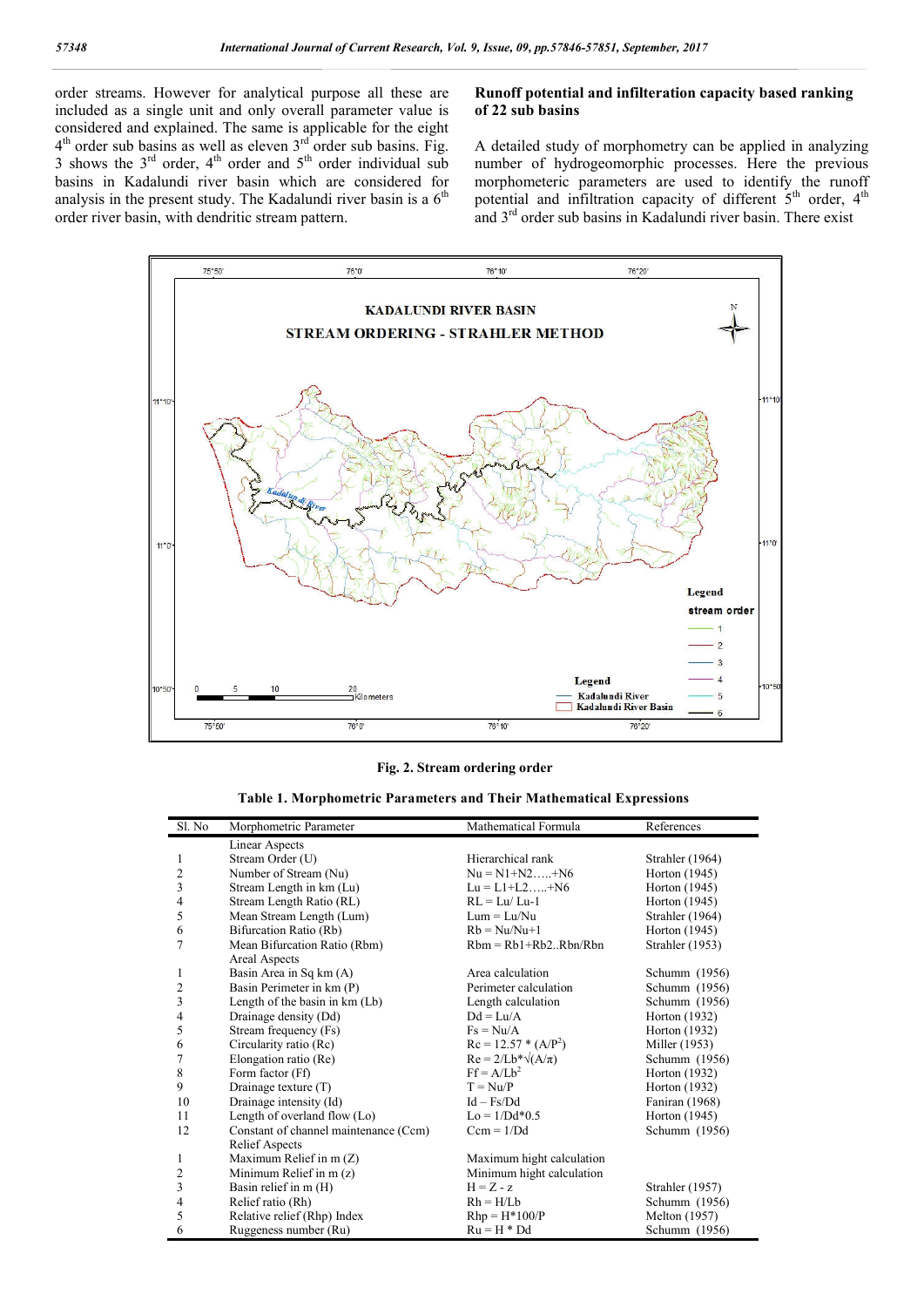a direct relationship between morphometric parameters and infiltration capacity of a sub basin. Nine parameters having positive and negative influence on the runoff potential and infiltration capacity are taken for ranking sub basins. The parameters which have negative or inverse relationship with infiltration have positive relationship with runoff and vice versa. The parameters having positive relation with infiltration that is higher the value of parameters higher the rate of infiltration is length of overland flow and constant of channel maintenance. Those with inverse relationship that is higher the value lower the infiltration are circularity ratio, elongation ratio, form factor, drainage density, stream frequency, drainage texture, relief ratio. The parameters having inverse relationship with infiltration capacity (direct relationship with runoff) are ranked from smallest to largest value and those with direct relationship are ranked from the largest to the smallest value. After that the ranks scored for all parameters by each sub basin are added together. This sum value is taken for prioritization of sub basins based on infiltration capacity and runoff potential. The sub basins with minimum sum values have been given least priority as they have more infiltration capacity and less runoff and the sub basins with maximum values have been given high priority as they have less infiltration and more runoff.

### **Morphometric parameters and ranking of 5th order sub basins**

Table 2 shows that Ammanikad Todu has good infiltration capacity and low runoff potential while the other two have moderate infiltration potential. Hence Veliyar and Olipuzha come under moderate priority category while Ammanikad Todu is under low priority category.

### **Morphometric parameters and ranking of 4th order sub basins**

Table 3 shows that Kaka Todu, Kuttipurampuzha and Arimbra Todu has good infiltration capacity and low runoff potential while the Mankada Todu, Tanur Todu and Cherur Todu have moderate infiltration and slightly high runoff potential. It is noted that Urangan Todu and Veliya Todu are comparatively having poor infiltration capacity and high runoff than the other  $4<sup>th</sup>$  order sub basins. Hence in this case the Urangan Todu and Veliya Todu come under high priory category.



**Fig. 3. Sub Basins**

**Table 2. Ranking of sub basins based on infiltration capacity and runoff potential**

| basins<br>Sub  | ratio<br>ularity | c<br>rati<br>Elongation | Factor<br>Form | Density<br>Drainage | E<br>Ē<br>8<br>ĹĽ.<br>$\mathbf{a}$<br>аr<br>$_{\rm sr}$ | exture<br>rainage | Index<br>(Rhp)<br>atio<br>Relief R | 旵<br>erland<br>ð<br>ength | ಕ<br>Channe<br>F<br>aintena<br>onstant | Rank<br><b>Jtal</b> |
|----------------|------------------|-------------------------|----------------|---------------------|---------------------------------------------------------|-------------------|------------------------------------|---------------------------|----------------------------------------|---------------------|
| Veliyar        |                  | ◠                       |                | $\sim$              | $\sim$                                                  |                   | ◠                                  | ◠                         |                                        | 22                  |
| Ammanikad Todu | ◠                | ◠                       | $\sim$         |                     |                                                         |                   |                                    |                           |                                        | 12                  |
| Olipuzha       |                  |                         |                |                     |                                                         |                   |                                    |                           |                                        | 20                  |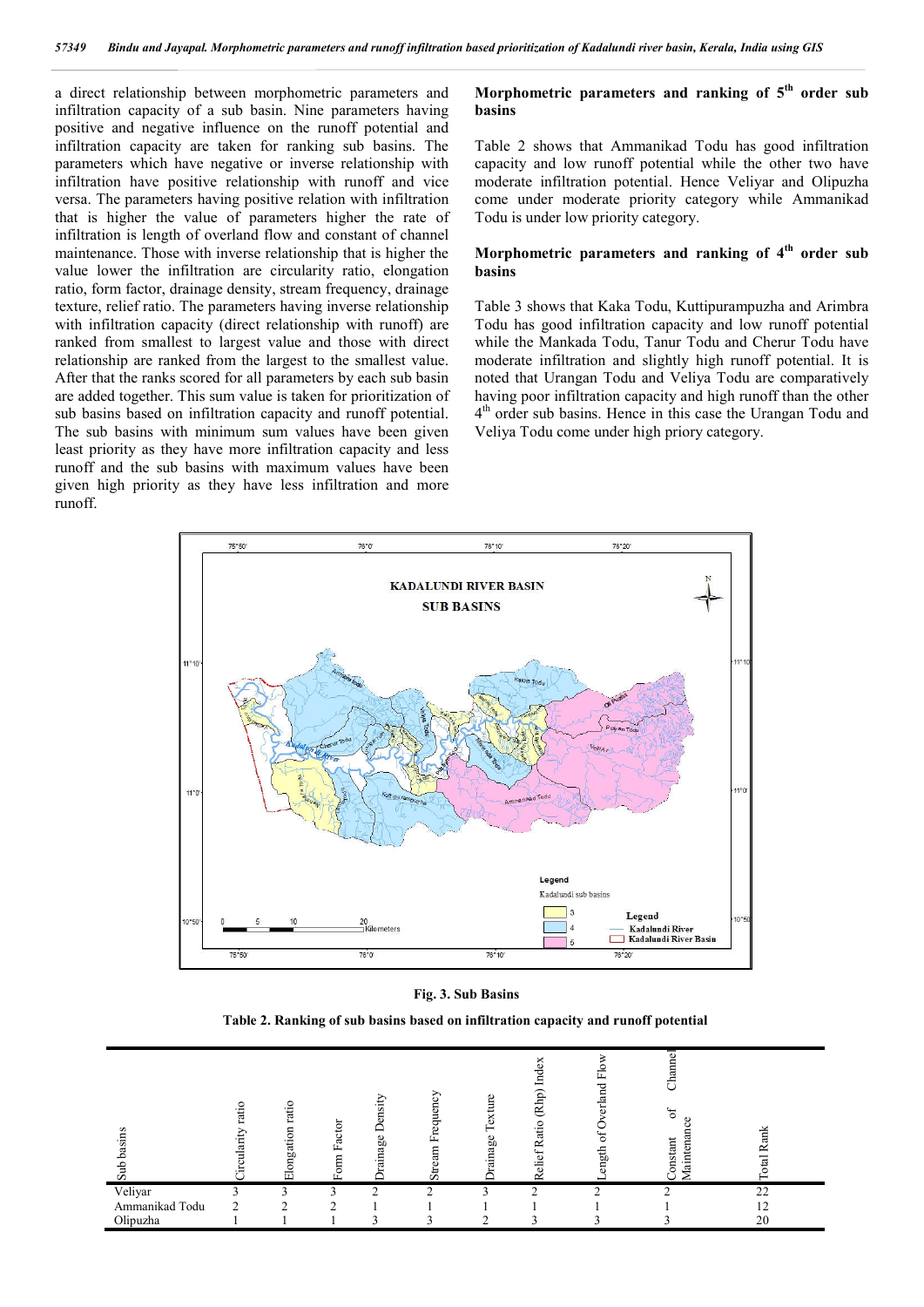## **Table 3. Ranking of sub basins based on infiltration capacity and runoff potential for 4th order sub basins**

| asins<br>Sub    | ratio<br>Circularity | ratio<br>Elongation | Form Factor | Density<br>rainage ] | requency<br>Stream<br>匞 | ഋ<br>Text<br>rainage | Relief Ratio<br>(Rhp) Index | 읎<br>F<br>ength<br>erland | Maintenance<br>đ<br>Channel<br>onstant | Total Rank |
|-----------------|----------------------|---------------------|-------------|----------------------|-------------------------|----------------------|-----------------------------|---------------------------|----------------------------------------|------------|
| Arimbra Todu    |                      |                     |             |                      |                         | Ō                    | 4                           | 5.5                       |                                        | 33.5       |
| Cherur Todu     |                      |                     |             |                      |                         |                      |                             |                           |                                        | 39         |
| Urangan Todu    |                      |                     |             |                      |                         |                      |                             |                           |                                        | 62         |
| Veliya Todu     |                      |                     |             |                      |                         |                      |                             |                           |                                        | 51         |
| Kaka Todu       | 4.5                  |                     |             |                      |                         |                      |                             |                           |                                        | 24.5       |
| Mankada Todu    | h                    |                     |             |                      |                         | n                    |                             |                           |                                        | 42         |
| Kuttipurampuzha | 4.5                  |                     | $\circ$     |                      |                         |                      |                             |                           |                                        | 30.5       |
| Tanur Todu      |                      | h                   |             |                      |                         | 4                    |                             | 5.5                       | n                                      | 41.5       |

# **Table 4. Ranking of sub basins based on infiltration capacity and runoff potential for 3rd order sub basins**

| basins<br>Sub   | ratio<br>Circularity | ratio<br>Elongation | Form Factor    | Density<br>Drainage 1 | Frequency<br>Stream | ഋ<br>Б<br>ainage | Ratio<br>Index<br>elief.<br>(Rhp)<br>≃ | 5<br>f۳.<br>ength<br>$_{\rm{c,rad}}$ | O)<br>c<br>Maintenan<br>Channel<br>Constant | Rank<br>Total |
|-----------------|----------------------|---------------------|----------------|-----------------------|---------------------|------------------|----------------------------------------|--------------------------------------|---------------------------------------------|---------------|
| Nanmara Todu    | h                    | C                   | $\overline{c}$ | $\overline{2}$        |                     | 4                | 5.5                                    | ↑                                    | ↑                                           | 26.5          |
| Vallikunnu Todu |                      | 11                  |                |                       |                     |                  |                                        |                                      |                                             | 31            |
| Urakam Todu     | 11                   | 10                  |                | 11                    | 11                  | 11               |                                        | 11                                   | 11                                          | 94            |
| Malappuram Todu | 10                   | 8                   | 4              | 10                    | 10                  | 10               | 10                                     | 10                                   | 10                                          | 82            |
| Kodur Todu      | 3                    | 6.5                 |                | 5                     |                     |                  |                                        |                                      |                                             | 35.5          |
| Anakayam Todu   | 8.5                  |                     | 5.5            | 7                     |                     |                  |                                        |                                      |                                             | 56            |
| Manjeri Todu    |                      | 4                   | 9              | 6                     | 7.5                 |                  | 5.5                                    |                                      |                                             | 51            |
| Keezhathur Todu | 8.5                  | 5                   | 8              | 9                     | Q                   |                  |                                        |                                      |                                             | 71.5          |
| Pandikad Todu   |                      | 9                   | 10             | 4                     |                     |                  |                                        |                                      |                                             | 40            |
| Edapatta Todu   | $\overline{2}$       | 6.5                 | 3              | 3                     |                     |                  |                                        |                                      |                                             | 28.5          |
| Melathur Todu   |                      | 3                   | 5.5            | 8                     | 7.5                 |                  |                                        |                                      | δ                                           | 62.5          |

**Table 5. Ranking of sub basins based on infiltration capacity and runoff potential sub basins**

| Sl. No | Category | Area in sq. km. | Percentage of share |
|--------|----------|-----------------|---------------------|
|        | High     |                 |                     |
|        | Moderate | 354             | 32                  |
|        | Low      | 526             | 47                  |
|        | Other    | l 70            |                     |
|        | Total    | 122             | 100                 |



**Fig. 4. Prioritized area in Kadalundi river basin**